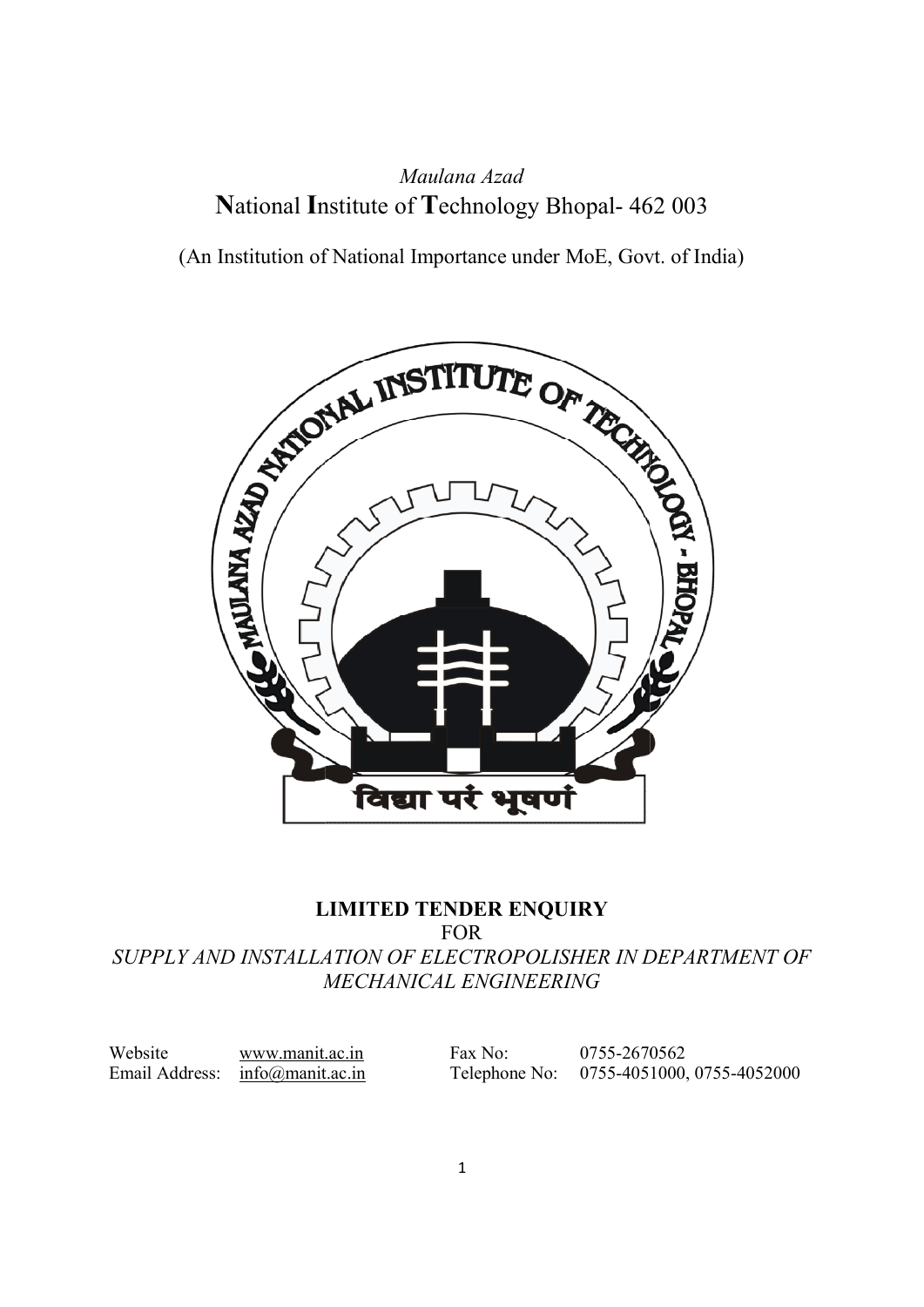## INDEX

| <b>SN</b> | <b>Description</b>                               | Page No |
|-----------|--------------------------------------------------|---------|
|           | Notice Inviting Tenders                          |         |
|           | Important Information at a Glance                |         |
|           | Instructions to Bidders                          | $5 - 7$ |
|           | ANNEXURE-I-- Bill of Quantity and Specifications |         |
|           | ANNEXURE-II-- Price Bid Form                     |         |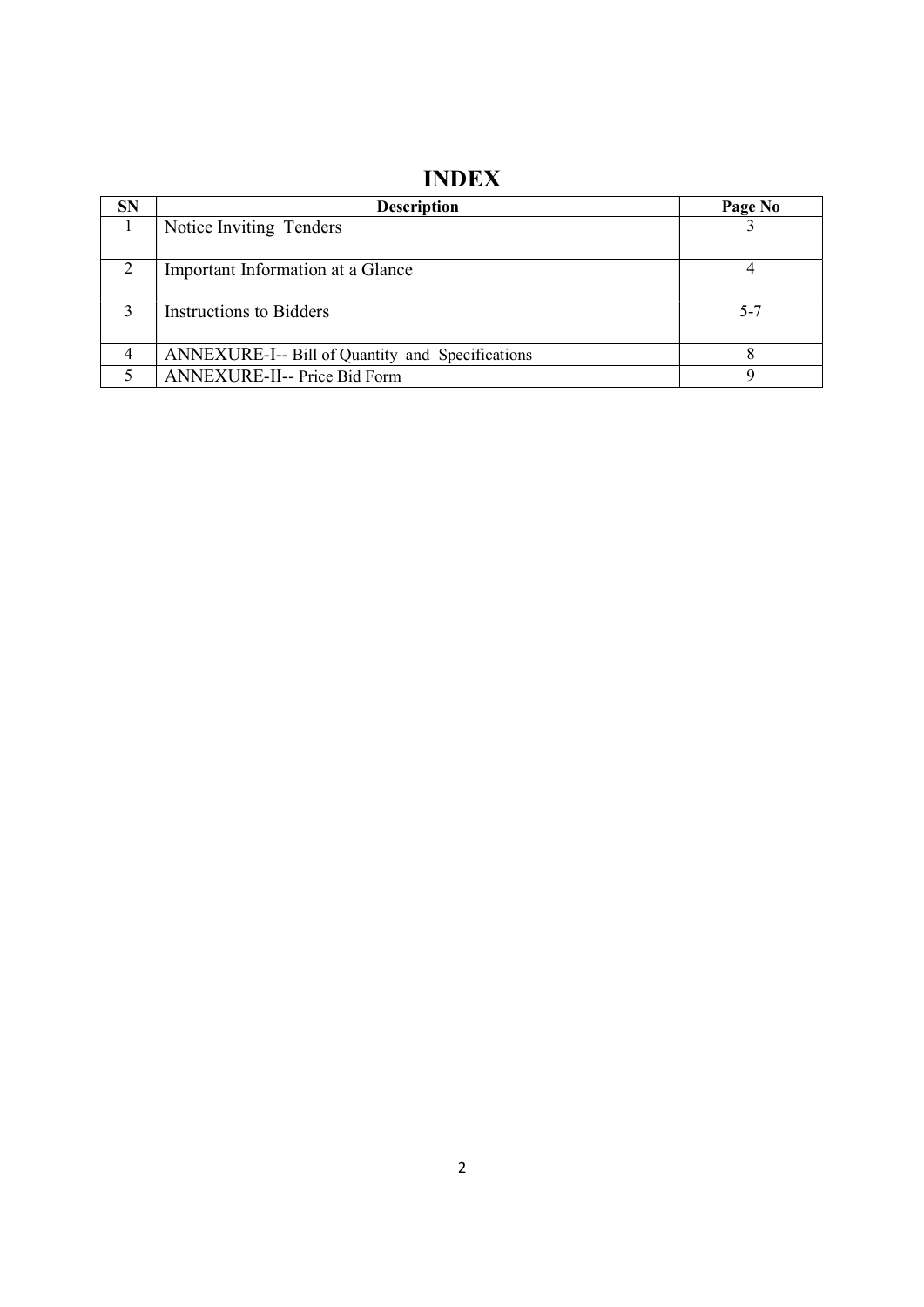### Maulana Azad National Institute of Technology Bhopal- 462 003

(An Institution of National Importance under MoE, Govt. of India)

No. MANIT/ME/2022: 5468 Date: 22/06/2022

#### NOTICE INVITING TENDERS

#### Sub: Supply and installation of Electropolisher in Department of Mechanical Engineering

Tenders are invited for supply and installation of Electropolisher in the Department of Mechanical Engineering. Interested Manufacturers/Authorized Partner/Agencies may log on Institute website www.manit.ac.in and CPPP website www.eprocure.gov.in/epublish/app for further details. Tender Document can be downloaded and the duly completed be submitted to the Assistant Registrar, Stores & Purchase, Maulana Azad National Institute of Technology- Bhopal- 462 003.

 Last date of receipt of complete tender document is 13/07/2022 up to 12.00 hours. The Director of the Institute reserves the right to accept or reject any or the entire tender in full or in part without assigning any reason whatsoever.

#### Registrar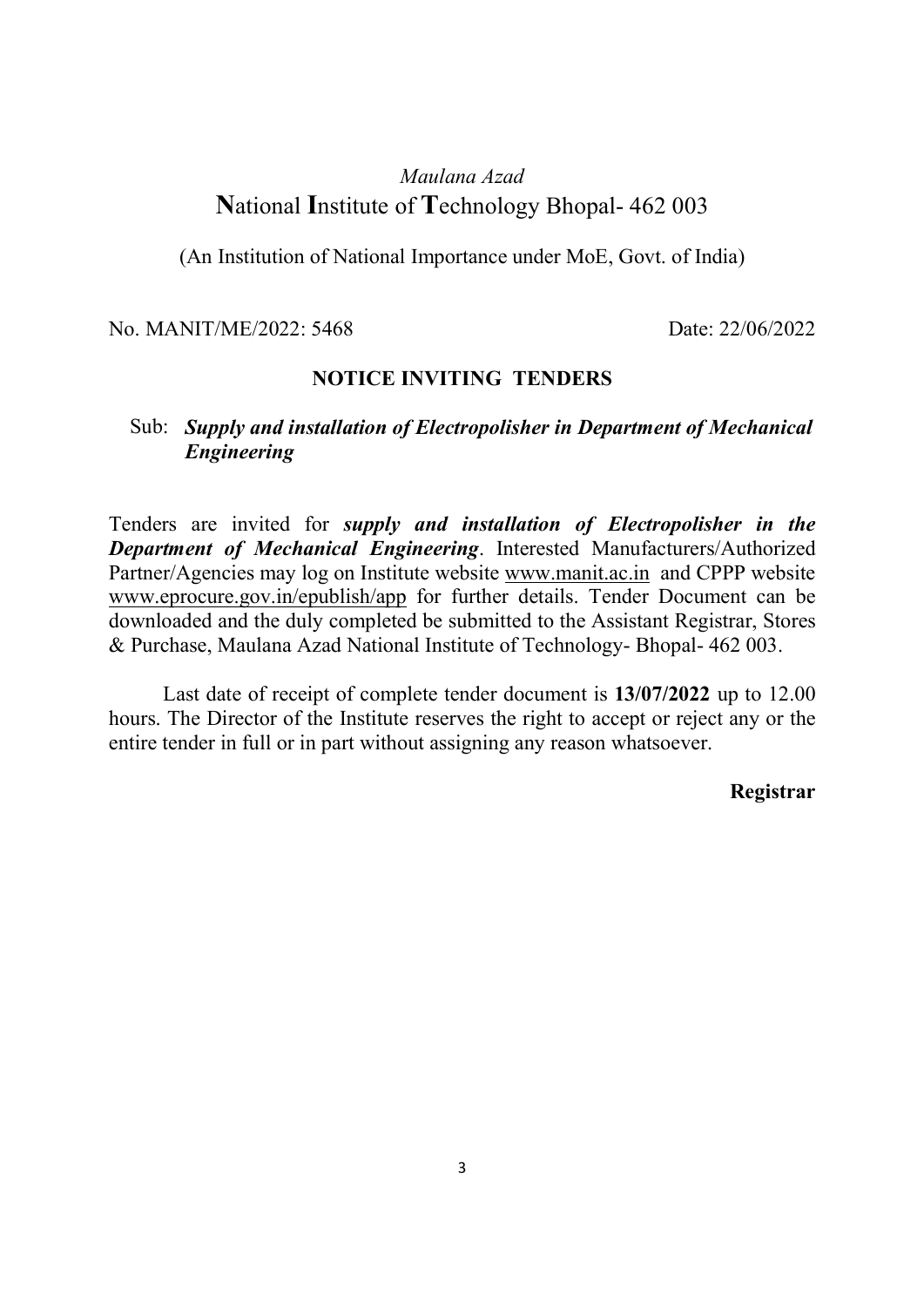# Maulana Azad National Institute of Technology Bhopal- 462 003

| <b>IMPORTANT INFORMATION AT A GLANCE</b>            |                                             |                                                                 |                                          |  |
|-----------------------------------------------------|---------------------------------------------|-----------------------------------------------------------------|------------------------------------------|--|
| Tender No. & Date                                   |                                             | No. MANIT/ME/2022:5468                                          |                                          |  |
|                                                     | Date: 22/06/2022                            |                                                                 |                                          |  |
| <b>SCOPE OF TENDER</b>                              |                                             |                                                                 |                                          |  |
| <b>Brief Description of Goods/Items</b>             |                                             | Quantity                                                        | Remarks                                  |  |
| Supply and Installation of Electropolisher          |                                             | 01                                                              | Detailed Specification<br>at Annexure-I  |  |
| <b>Estimated cost of Tender</b>                     |                                             | Rs. 4, 90, 000/-                                                |                                          |  |
| Location of Supplies & Installation                 |                                             | Department of Mechanical                                        |                                          |  |
|                                                     |                                             | Engineering at Institute                                        |                                          |  |
| <b>TENDER DOCUMENT</b>                              |                                             |                                                                 |                                          |  |
| Tender Document can be downloaded free of cost from |                                             |                                                                 |                                          |  |
| Institute website www.manit.ac.in and CPPP website  |                                             |                                                                 |                                          |  |
| www.eprocure.gov.in/epublish/app                    |                                             |                                                                 |                                          |  |
| <b>Last Date &amp; Time</b>                         |                                             | 13/07/2022 up to 12:00 hours                                    |                                          |  |
| of Submission of Tender                             |                                             |                                                                 |                                          |  |
| Date & Time                                         |                                             | 14/07/2022 at 15:00 hours                                       |                                          |  |
| of Opening of Bids                                  |                                             |                                                                 |                                          |  |
| Tender Validity period                              |                                             | 60 days from the date of opening of the<br><b>Technical Bid</b> |                                          |  |
| Delivery/Supply period                              |                                             |                                                                 | 04 to 06 weeks from the date of issue of |  |
|                                                     |                                             | Supply Order                                                    |                                          |  |
| <b>Warranty Period</b>                              |                                             | 01 year from the date of successful                             |                                          |  |
|                                                     | Installation<br>$\&$<br>Commissioning<br>of |                                                                 |                                          |  |
|                                                     |                                             | equipments/ items                                               |                                          |  |
| Bid Security/ EMD                                   |                                             | NIL                                                             |                                          |  |
| <b>Performance Security</b>                         |                                             | 5% on total Value of PO                                         |                                          |  |
|                                                     |                                             | Details of Contact Persons for Query if any                     |                                          |  |
| <b>Name: Dr. Abhinav Varshney</b>                   |                                             | <b>Name: Mr. Rahid Khan</b>                                     |                                          |  |
| <b>Designation: Assistant Professor</b>             |                                             | <b>Designation: Supdt. Mechanical Engg.</b>                     |                                          |  |
| Tel No: 0755-4051636                                |                                             | Tel No: 9893732028                                              |                                          |  |
| Email: abhinav.varshney $1$ @gmail.com              |                                             | Email:                                                          |                                          |  |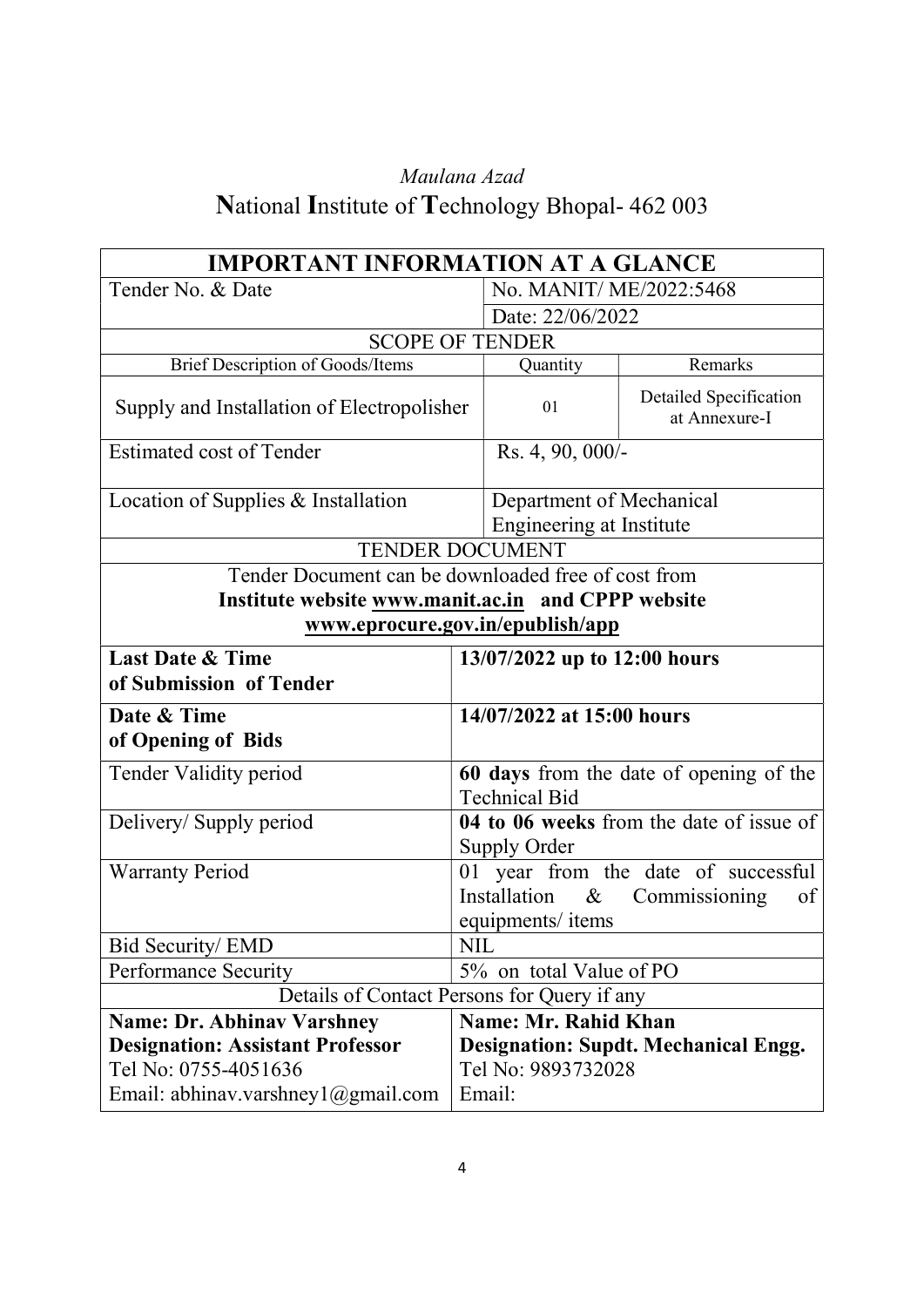|                | <b>INSTRUCTIONS TO BIDDERS</b> |                                                                                                                                                   |  |  |  |  |  |
|----------------|--------------------------------|---------------------------------------------------------------------------------------------------------------------------------------------------|--|--|--|--|--|
|                |                                |                                                                                                                                                   |  |  |  |  |  |
| 1              |                                | Scope of Supplies & Work:                                                                                                                         |  |  |  |  |  |
|                | a                              | The Goods/ Items shall be supplied as per the Bill of Quantity and Specifications                                                                 |  |  |  |  |  |
|                |                                | mentioned in ANNEXURE-I. However higher specification of equipment may be                                                                         |  |  |  |  |  |
|                |                                | considered subject to their cost economics competitiveness.                                                                                       |  |  |  |  |  |
|                | $\mathbf b$                    | Bidder should supply illustrated leaflet giving technical details of Goods/ Item and<br>attach the same with the tender to facilitate evaluation. |  |  |  |  |  |
|                |                                |                                                                                                                                                   |  |  |  |  |  |
|                |                                | Bidder should quote the price of only one best & appropriate model of Goods/Item<br>$\mathbf c$<br>available with them.                           |  |  |  |  |  |
|                | $\mathbf d$                    | Bidder should quote preferably other than made in China items as mentioned in                                                                     |  |  |  |  |  |
|                |                                | the Bill of Quantity due to current relation between India & China. Certificate of                                                                |  |  |  |  |  |
|                |                                | origin shall also be submitted along with the bid.                                                                                                |  |  |  |  |  |
|                | ${\bf e}$                      | Where ISI certification marked goods are available in market, procurement should                                                                  |  |  |  |  |  |
|                |                                | generally be limited to goods with those or equivalent marking only. The                                                                          |  |  |  |  |  |
|                |                                | warranty/AMC required must be specified                                                                                                           |  |  |  |  |  |
|                | $\overline{f}$                 | After the supply of Goods/ Items & Accessories as mentioned in the                                                                                |  |  |  |  |  |
|                |                                | ANNEXURE-I, the bidder has to execute its installation at the designated                                                                          |  |  |  |  |  |
|                |                                | location(s). No extra cost shall be paid for this reason.                                                                                         |  |  |  |  |  |
| $\overline{2}$ |                                | Delivery of Supplies & Installation:                                                                                                              |  |  |  |  |  |
|                | a                              | The purchaser interested for complete delivery of equipments along with                                                                           |  |  |  |  |  |
|                |                                | Installation, Testing and Commissioning within the period as mentioned at                                                                         |  |  |  |  |  |
|                |                                | IMPORTANT INFORMATION AT GLANCE sheet. However, the bidder has an                                                                                 |  |  |  |  |  |
|                |                                | option to submit the best delivery with installation time.                                                                                        |  |  |  |  |  |
|                | $\mathbf b$                    | The material shall be inspected on receipt at site and bidder shall be responsible                                                                |  |  |  |  |  |
|                |                                | for any damage during the transit of Goods/Items.                                                                                                 |  |  |  |  |  |
|                | $\mathbf c$                    | The insurance cover including insuring the goods against the loss or damage                                                                       |  |  |  |  |  |
|                |                                | incidental to manufacture or acquisition, transportation, storage and delivery/                                                                   |  |  |  |  |  |
|                |                                | installation shall be obtained by bidder in his own name and not in the name of                                                                   |  |  |  |  |  |
| 3              |                                | purchases.                                                                                                                                        |  |  |  |  |  |
|                |                                | <b>Warranty &amp; After Sales Services:</b><br>The bidder shall offer on-site comprehensive warranty of equipments as mentioned                   |  |  |  |  |  |
|                | a                              | at IMPORTANT INFORMATION AT GLANCE sheet at the designated location $\&$                                                                          |  |  |  |  |  |
|                |                                | shall cover each and every part of the equipments including parts having limited                                                                  |  |  |  |  |  |
|                |                                | life etc. The purchaser is not liable to pay any extra charges on any account during                                                              |  |  |  |  |  |
|                |                                | warranty period.                                                                                                                                  |  |  |  |  |  |
|                | $\mathbf b$                    | The bidder shall ensure to render after sales services during the warranty period to                                                              |  |  |  |  |  |
|                |                                | the satisfaction of purchaser.                                                                                                                    |  |  |  |  |  |
|                | $\mathbf c$                    | The performance security at the rate 5% of the total value is required in favour of                                                               |  |  |  |  |  |
|                |                                | Institute for the warrantee period plus sixty days extra.                                                                                         |  |  |  |  |  |
| 4              |                                | <b>Eligibility Criteria:</b>                                                                                                                      |  |  |  |  |  |
|                | a                              | Bidder should have registered with appropriate Authority.                                                                                         |  |  |  |  |  |
|                | $\mathbf b$                    | Bidder should have minimum annual turnover (Double value of estimated cost of                                                                     |  |  |  |  |  |
|                |                                | tender) in last year. CA certification in this regard is to be submitted.                                                                         |  |  |  |  |  |
|                | $\mathbf c$                    | Bidder should have GST Number & Income PAN both.                                                                                                  |  |  |  |  |  |
|                | $\mathbf d$                    | <b>OEM Authorization Letter</b>                                                                                                                   |  |  |  |  |  |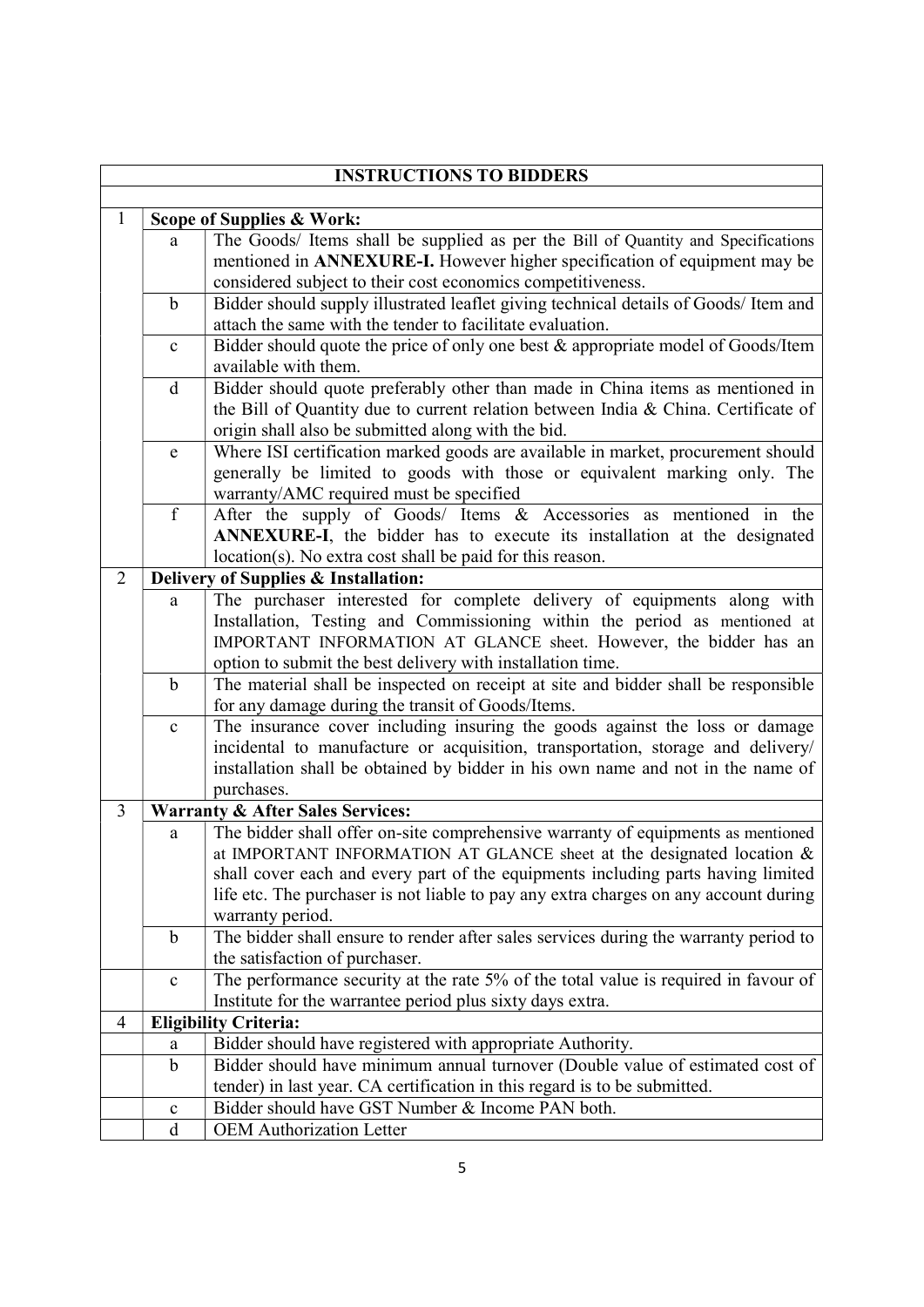| 5      | <b>Amendment of Tender Document:</b> |                                                                                                                                                            |  |  |  |  |
|--------|--------------------------------------|------------------------------------------------------------------------------------------------------------------------------------------------------------|--|--|--|--|
|        | a                                    | At any time prior to the date submission of bids, the purchaser, may, for any                                                                              |  |  |  |  |
|        |                                      | reason, whether at its own initiative or in response to a clarification sought by a                                                                        |  |  |  |  |
|        |                                      | prospective bidder, amend bid document by issuing corrigendum. The                                                                                         |  |  |  |  |
|        |                                      | will be<br>notified/ published<br>in<br>e-tendering<br>corrigendum<br>website                                                                              |  |  |  |  |
|        |                                      | www.eprocure.gov.in/epublish/app and Institute website only.                                                                                               |  |  |  |  |
| 6      | <b>Price Bid</b>                     |                                                                                                                                                            |  |  |  |  |
|        | a                                    | The Prices should be quoted in Indian Rupees only.                                                                                                         |  |  |  |  |
|        | $\mathbf b$                          | Purchaser (being a research Institution) is registered with the Department of                                                                              |  |  |  |  |
|        |                                      | Scientific & Industrial Research (DSIR) for the purpose of availing custom duty                                                                            |  |  |  |  |
|        |                                      | exemption in terms of GoI Notification No. 51/96-Customs dated 23 July 1996.                                                                               |  |  |  |  |
|        |                                      | The bidder should quote their prices considering the exemption certificate. If any                                                                         |  |  |  |  |
|        |                                      | certification needed by bidder, may be given to avail this benefit.                                                                                        |  |  |  |  |
|        | $\mathbf c$                          | Government of India, Ministry of Finance (Department of Revenue) Notification                                                                              |  |  |  |  |
|        |                                      | No: 47/2017 integrated Tax dated 14/11/2017, the NITs are exempted from GST                                                                                |  |  |  |  |
|        |                                      | in excess of the amount calculated at the rate of 5% (Five per cent) under the                                                                             |  |  |  |  |
|        |                                      | following categories:                                                                                                                                      |  |  |  |  |
|        |                                      | (a) Scientific and technical Instruments, Apparatus, Equipment (including                                                                                  |  |  |  |  |
|        |                                      | Computers);                                                                                                                                                |  |  |  |  |
|        |                                      | (b) Accessories, Parts, Consumables and live animals (experimental purpose);                                                                               |  |  |  |  |
|        |                                      | (c) Computer Software, Compact Disc-Read only Memory (CD-ROM),                                                                                             |  |  |  |  |
|        |                                      | recorded magnetic tapes, Microfilms, Microfiches;                                                                                                          |  |  |  |  |
|        |                                      |                                                                                                                                                            |  |  |  |  |
|        |                                      | (d) Prototypes, the aggregate value of prototypes received by an institution                                                                               |  |  |  |  |
|        |                                      | does not exceed fifty thousand rupees in financial years.                                                                                                  |  |  |  |  |
|        |                                      | The bidder should quote their prices considering the exemption. If any<br>certification needed by bidder, may be given to avail this benefit.              |  |  |  |  |
|        | $\mathbf d$                          | Bidder shall take into account all costs including unloading at the location of                                                                            |  |  |  |  |
|        |                                      |                                                                                                                                                            |  |  |  |  |
|        |                                      | purchaser, cartage etc. for giving delivery of material at site(s) before quoting the<br>rates. In this regard no claim what so ever shall be entertained. |  |  |  |  |
|        | e                                    | The bidders are advised not to indicate any separate discount. Discount, if any,                                                                           |  |  |  |  |
|        |                                      | should be merged with the quoted unit prices.                                                                                                              |  |  |  |  |
|        | $\overline{f}$                       | The price quoted in price bid shall be firm but subject to change in rate of                                                                               |  |  |  |  |
|        |                                      | applicable taxes if any.                                                                                                                                   |  |  |  |  |
|        | g                                    | The Bidder should avoid the use of vague term such as "Extra as applicable".                                                                               |  |  |  |  |
|        |                                      | Such offers shall be treated as non-responsive.                                                                                                            |  |  |  |  |
|        | $\mathbf{h}$                         | No extra payment shall be paid on account of any discrepancy in nomenclature of                                                                            |  |  |  |  |
|        |                                      | items. The bidder shall seek clarifications if any before submitting the tender.                                                                           |  |  |  |  |
| $\tau$ |                                      | <b>Bid Submission:</b>                                                                                                                                     |  |  |  |  |
|        |                                      | The tender must be placed in a properly sealed envelope super-scribed "Tender"                                                                             |  |  |  |  |
|        |                                      | for the supply and installation of Electropolisher." with tender inquiry number                                                                            |  |  |  |  |
|        |                                      | and its due date addressed to The Director, Maulana Azad National Institute of                                                                             |  |  |  |  |
|        |                                      | Technology- Bhopal- 462003 and must reach the office of The Assistant Registrar-                                                                           |  |  |  |  |
|        |                                      | Stores & Purchase, Maulana Azad National Institute of Technology, Bhopal on or                                                                             |  |  |  |  |
|        |                                      | before as mentioned at IMPORTANT INFORMATION AT GLANCE sheet. The sealed                                                                                   |  |  |  |  |
|        |                                      | Envelop should be consisting of followings:                                                                                                                |  |  |  |  |
|        | a                                    | Copy of Certificate of Registration of firm, GST Number and Income Tax PAN.                                                                                |  |  |  |  |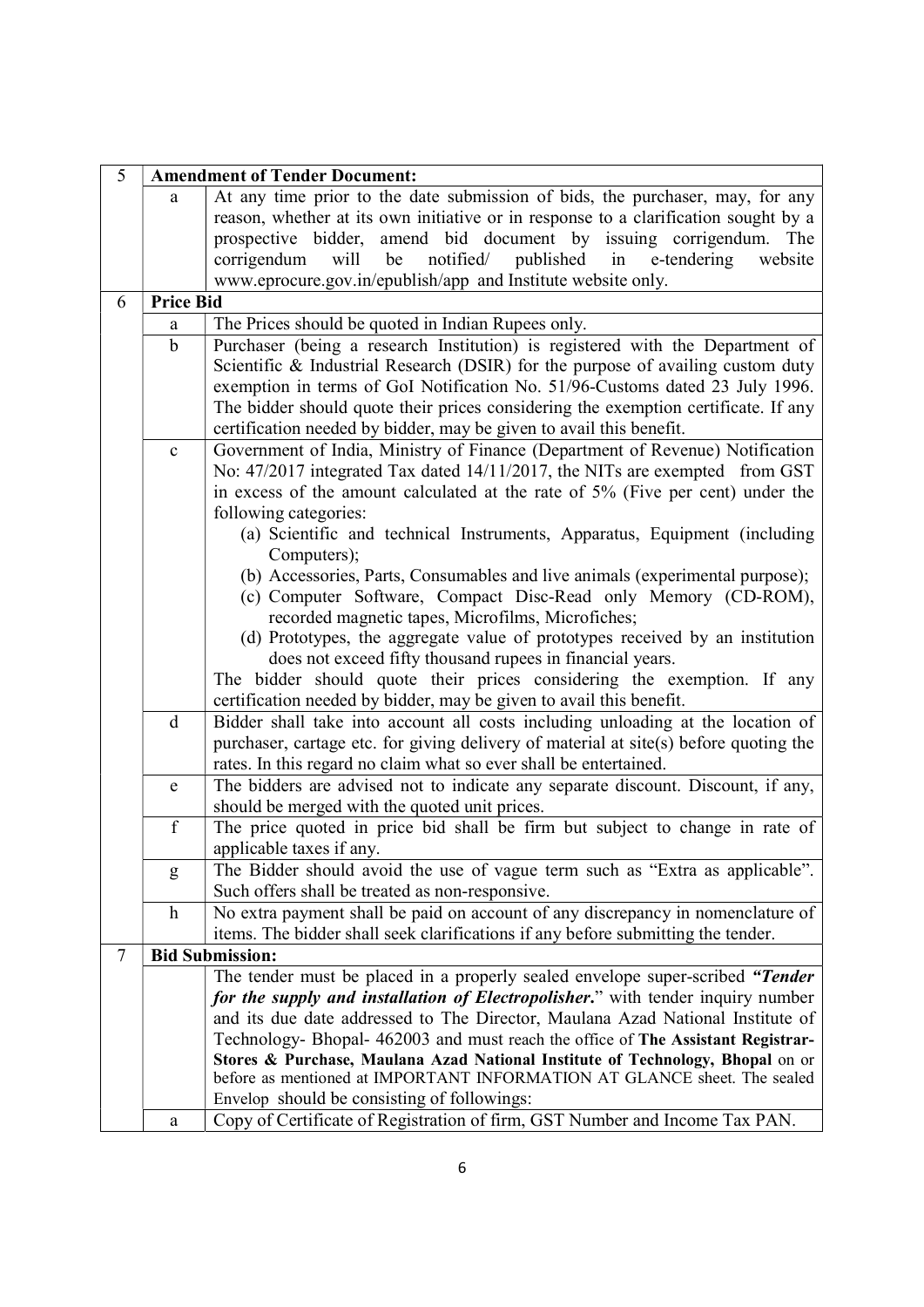|    | b             | Certificate mentioning of Turnover for the last year and OEM authorization letter.                                                                                 |  |  |  |  |  |
|----|---------------|--------------------------------------------------------------------------------------------------------------------------------------------------------------------|--|--|--|--|--|
|    | $\mathbf{c}$  | BOQ Annexure-I and Price Bid Annexure-II duly filled and signed.                                                                                                   |  |  |  |  |  |
| 8  |               | <b>Evaluation of Bids:</b>                                                                                                                                         |  |  |  |  |  |
|    |               | The Institute shall evaluate all the items together or separately depending upon nature of                                                                         |  |  |  |  |  |
|    |               | and compare the quotations determined to be substantially<br>items of circumstance                                                                                 |  |  |  |  |  |
|    |               | responsive <i>i.e.</i> which                                                                                                                                       |  |  |  |  |  |
|    | a             | are properly signed;                                                                                                                                               |  |  |  |  |  |
|    | b             | Confirm to the eligibility criteria of the vendor; and                                                                                                             |  |  |  |  |  |
|    | $\mathbf c$   | Confirm to the terms & conditions, and technical specifications.                                                                                                   |  |  |  |  |  |
|    | $\mathbf{d}$  | In case, required goods/items in this tender are independent and complete in                                                                                       |  |  |  |  |  |
|    |               | nature. Institute may evaluate independently as far as price is concerned for                                                                                      |  |  |  |  |  |
|    |               | placing order(s).                                                                                                                                                  |  |  |  |  |  |
| 9  |               | <b>Validity of Tender:</b>                                                                                                                                         |  |  |  |  |  |
|    | a             | The tender shall be valid as mentioned at IMPORTANT INFORMATION AT                                                                                                 |  |  |  |  |  |
|    |               | GLANCE sheet. Terms and financial details submitted in the bid shall be treated as                                                                                 |  |  |  |  |  |
|    |               | firm during the validity period.                                                                                                                                   |  |  |  |  |  |
|    | $\mathbf b$   | In exceptional circumstances, prior to the expiry of the bid validity period, the                                                                                  |  |  |  |  |  |
|    |               | purchaser may request bidders to extend the period of validity of their bids. The                                                                                  |  |  |  |  |  |
|    |               | request and the responses shall be made in writing.                                                                                                                |  |  |  |  |  |
| 10 |               | <b>Notification of Award:</b>                                                                                                                                      |  |  |  |  |  |
|    | a             | Prior to the expiry of the period of bid validity, the purchaser shall notify the                                                                                  |  |  |  |  |  |
|    |               | successful bidder, in writing, that its bid has been accepted. The notification letter                                                                             |  |  |  |  |  |
|    |               | shall specify the sum that the purchaser will pay to the bidder in consideration of                                                                                |  |  |  |  |  |
|    |               | the Supply and installation of Electroplolisher with the details of selected                                                                                       |  |  |  |  |  |
|    |               | location.                                                                                                                                                          |  |  |  |  |  |
|    | $\mathbf b$   | Purchase/ Contract order shall preferably be issued in favour of bidder. Bidder                                                                                    |  |  |  |  |  |
|    |               | may request in advance for issuance of Purchase/ Contract order in favour of                                                                                       |  |  |  |  |  |
|    |               | OEM of product. In this case billing and payment shall be made to OEM only.                                                                                        |  |  |  |  |  |
| 11 |               | <b>Penalty Clause:</b>                                                                                                                                             |  |  |  |  |  |
|    | a             | The bidder shall indicate the period within which the ordered quantity will be                                                                                     |  |  |  |  |  |
|    |               | supplied along with Installation & Commissioning of Goods/ Items. The bidder                                                                                       |  |  |  |  |  |
|    |               | shall note that in case bidder fails to do so within the period of delivery indicated                                                                              |  |  |  |  |  |
|    |               | by the bidder in price bid of this tender, penalty $\omega$ 0.50 % on total value of the PO                                                                        |  |  |  |  |  |
|    |               | per week of delay would be levied subject to maximum 20 weeks. It means, the<br>bidder shall have the liability of delayed supply to the maximum of 20 weeks after |  |  |  |  |  |
|    |               | expiry of scheduled delivery date.                                                                                                                                 |  |  |  |  |  |
| 12 |               | <b>Terms of Payment:</b>                                                                                                                                           |  |  |  |  |  |
|    |               | The Payment shall be made within 30 days<br>by purchaser after supply and                                                                                          |  |  |  |  |  |
|    | a             | installation of Goods/ Items.                                                                                                                                      |  |  |  |  |  |
|    | $\mathbf b$   | The payment of AMC shall be staggered over the period of AMC and be made at                                                                                        |  |  |  |  |  |
|    |               | the end of each Quarter.                                                                                                                                           |  |  |  |  |  |
| 13 | Jurisdiction: |                                                                                                                                                                    |  |  |  |  |  |
|    | a             | In the event of any dispute the legal matter shall be subjected to the jurisdiction of                                                                             |  |  |  |  |  |
|    |               | Bhopal court only.                                                                                                                                                 |  |  |  |  |  |
|    |               |                                                                                                                                                                    |  |  |  |  |  |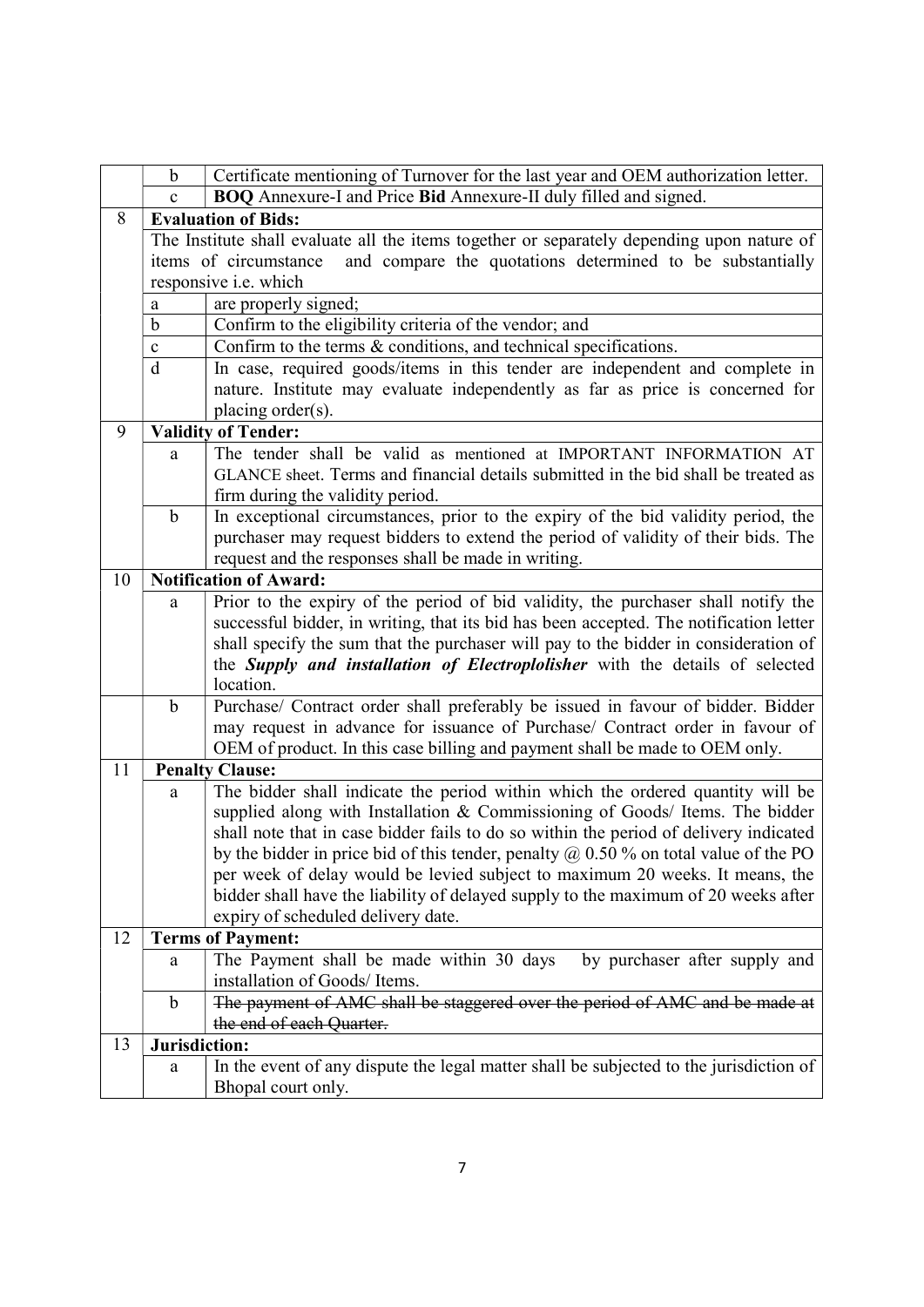ANNEXURE-I

## Maulana Azad National Institute of Technology Bhopal- 462 003

# BILL OF QUANTITY

| SN           |                                                   | Quantity                                                                | <b>Remarks</b> |  |  |  |
|--------------|---------------------------------------------------|-------------------------------------------------------------------------|----------------|--|--|--|
| $\mathbf{1}$ | <b>Supply and Installation of Electropolisher</b> | 01                                                                      |                |  |  |  |
|              |                                                   | An electropolisher with following specifications for polishing metals   |                |  |  |  |
|              |                                                   | and alloys in which surface will be removed from the surface by         |                |  |  |  |
|              |                                                   | making metal/alloy anode in an electrolytic bath has to be supplied and |                |  |  |  |
|              | installed at MANIT Bhopal.                        |                                                                         |                |  |  |  |
|              |                                                   |                                                                         |                |  |  |  |
|              | Polishing load                                    | Variable voltage ranging from $0 \vee$ to not less                      |                |  |  |  |
|              |                                                   | than 60 V and variable current ranging from 0                           |                |  |  |  |
|              |                                                   | Amp to not less than 5 Amps.                                            |                |  |  |  |
|              | Etching load                                      | Variable voltage value ranging from 0 V to not                          |                |  |  |  |
|              |                                                   | less than 20 V and variable current ranging from                        |                |  |  |  |
|              |                                                   | 0 Amp to not less than 3 Amps.                                          |                |  |  |  |
|              | Polishing/etching                                 | Variable time ranging from $0$ s to not less than                       |                |  |  |  |
|              | timers                                            | 90 s                                                                    |                |  |  |  |
|              | Electrolyte flow                                  | Variable flow                                                           |                |  |  |  |
|              | Polishing cell                                    | Not less than 500 ml                                                    |                |  |  |  |
|              | capacity                                          |                                                                         |                |  |  |  |
|              | Area exposed for                                  | More than $1600 \text{ mm}^2$                                           |                |  |  |  |
|              | electropolishing                                  |                                                                         |                |  |  |  |
|              | Specimen                                          | Specimen should be easily clamped and                                   |                |  |  |  |
|              | placement                                         | removed                                                                 |                |  |  |  |
|              | Pump motor                                        | Corrosion resistant casing, power not less than                         |                |  |  |  |
|              |                                                   | 100 Watts                                                               |                |  |  |  |
|              | Electrolytes                                      | At least 01 Ltr. electrolyte each for stainless                         |                |  |  |  |
|              |                                                   | steels and low carbon steels to be provided with                        |                |  |  |  |
|              | the polisher                                      |                                                                         |                |  |  |  |
|              | <b>Working Voltage</b>                            | Single phase 230 V AC                                                   |                |  |  |  |
|              | Accessories                                       | Polishing masks of various diameters, electrolyte                       |                |  |  |  |
|              |                                                   | reservoir with protection lid, suitable connection                      |                |  |  |  |
|              |                                                   | cables, working/maintenance manual.                                     |                |  |  |  |
|              | Installation                                      | At MANIT Bhopal                                                         |                |  |  |  |

NB: Drawing/ Design is enclosed herewith.

| We confirm with our acceptance to the technical specification as given above. |                                        |  |  |  |  |  |
|-------------------------------------------------------------------------------|----------------------------------------|--|--|--|--|--|
| Date:                                                                         | BIDDER'S NAME & SIGNATURE<br>WITH SEAL |  |  |  |  |  |